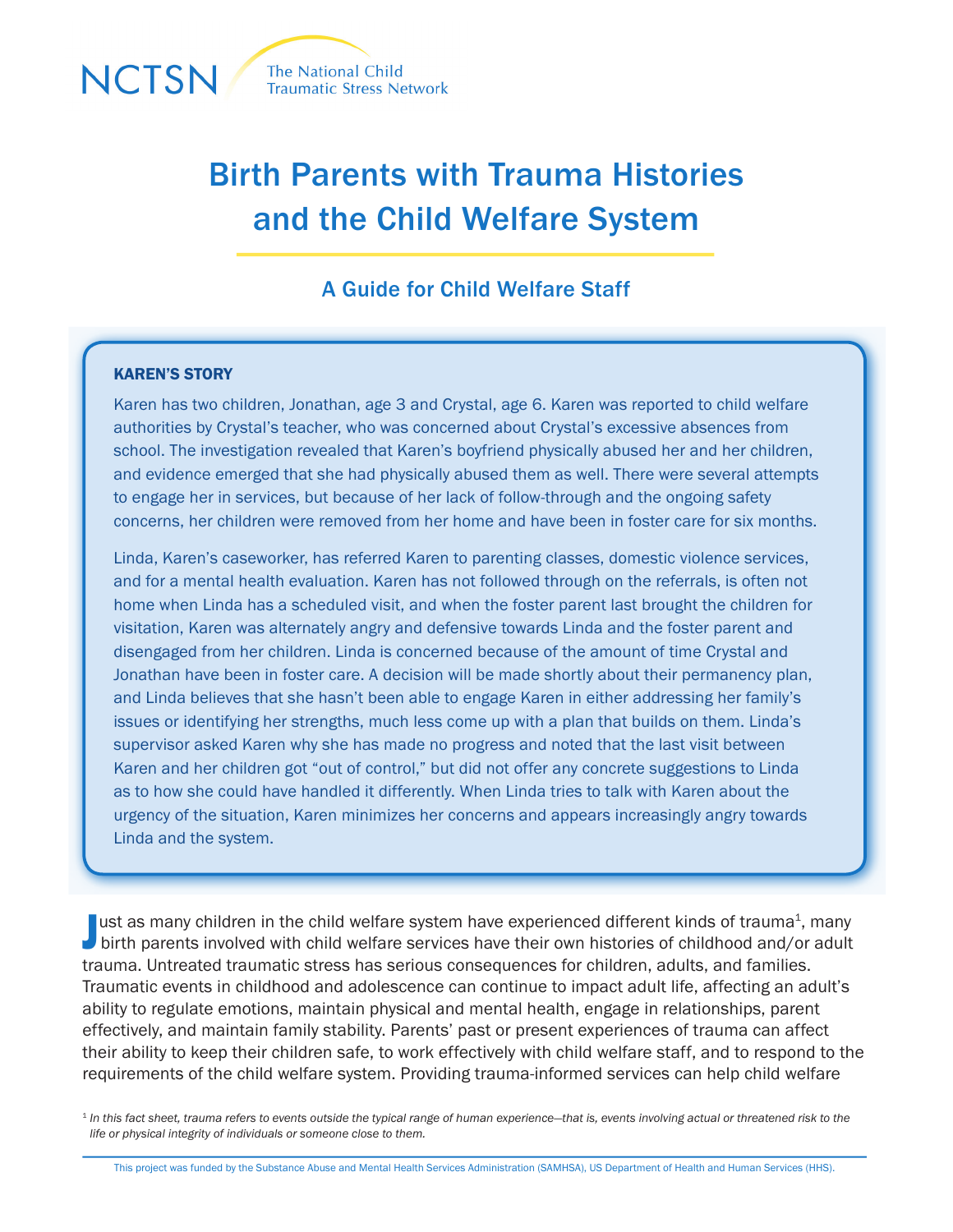workers and parents meet the child welfare system's goals of safety, permanency, and well-being of children and families.

#### How Can Trauma Affect Parents?

A history of traumatic experiences may:

- Compromise parents' ability to make appropriate judgments about their own and their child's safety and to appraise danger; in some cases, parents may be overprotective and, in others, they may not recognize situations that could be dangerous for the child.
- Make it challenging for parents to form and maintain secure and trusting relationships, leading to:
	- Disruptions in relationships with infants, children, and adolescents, and/or negative feelings about parenting; parents may personalize their children's negative behavior, resulting in ineffective or inappropriate discipline.
	- Challenges in relationships with caseworkers, foster parents, and service providers and difficulties supporting their child's therapy.
- $\blacksquare$  Impair parents' capacity to regulate their emotions.
- $\blacksquare$  Lead to poor self-esteem and the development of maladaptive coping strategies, such as substance abuse or abusive intimate relationships that parents maintain because of a real or perceived lack of alternatives.
- Result in trauma reminders—or "triggers"—when parents have extreme reactions to situations that seem benign to others. These responses are especially common when parents feel they have no control over the situation, such as facing the demands of the child welfare system. Moreover, a child's behaviors or trauma reactions may remind parents of their own past trauma experiences or feelings of helplessness, sometimes triggering impulsive or aggressive behaviors toward the child. Parents also may seem disengaged or numb (in efforts to avoid trauma reminders), making engaging with parents and addressing the family's underlying issues difficult for caseworkers and other service providers.
- **If Impair a parent's decision-making ability, making future planning more challenging.**
- $\blacksquare$  Make the parent more vulnerable to other life stressors, including poverty, lack of education, and lack of social support that can worsen trauma reactions.

Although parents may experience the child welfare system as re-traumatizing because it removes their power and control over their children, there is potential for it to support their trauma recovery and strengthen their resilience. Caseworkers, as representatives of the child welfare system, can themselves serve as triggers to parents with trauma histories or can, through careful use of non-threatening voice and demeanor, be bridges to hope and healing. Viewing birth parents through a "trauma lens" helps child welfare staff—and parents themselves—see how their traumatic experiences have influenced their perceptions, feelings, and behaviors.2

#### How can caseworkers use a trauma-informed approach when working with birth parents?<sup>3</sup>

Caseworkers cannot reverse the traumatic experiences of parents, but they can:

<sup>3</sup> For information about trauma-informed child welfare practice go to [www.NCTSN.org/products/child-welfare-trauma-training-toolkit-2008](http://www.nctsn.org/products/child-welfare-trauma-training-toolkit-2008).

<sup>2</sup> *Although the focus of this fact sheet is birth parents, we acknowledge that other adults—including non-parent partners, grandparents, and step-parents—may also have histories of traumatic experiences and could benefit from trauma-informed child welfare practice as well.*